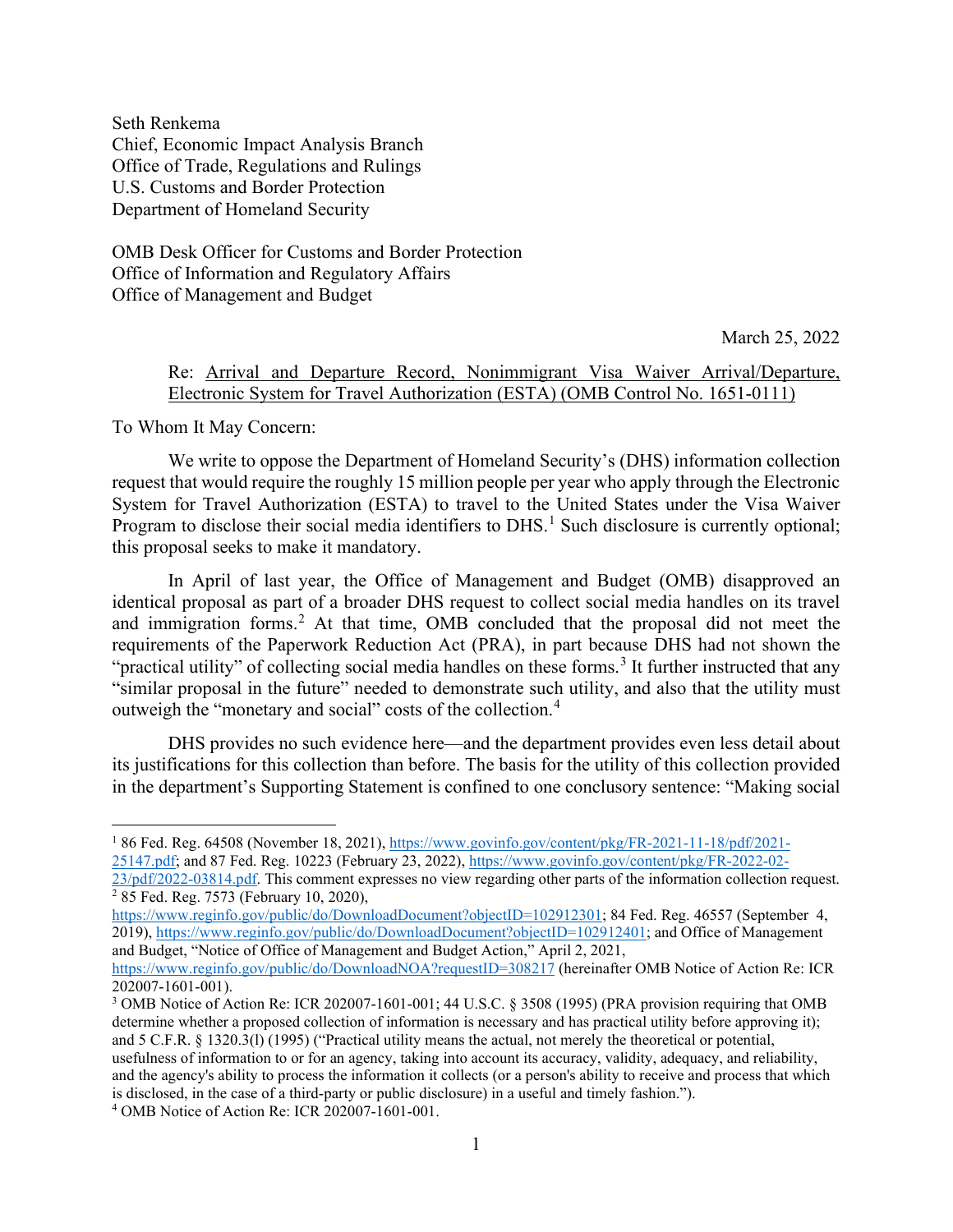media a mandatory field in the ESTA application will enhance our vetting processes and assist in confirming applicants' identities."[5](#page-1-0)

DHS also notes that it seeks to make this collection mandatory because the State Department did so on its visa forms.<sup>[6](#page-1-1)</sup> That justification has no legal or policy relevance to the question of whether its proposal should be approved. In any event, the State Department's collection was adopted pursuant to an executive order underlying President Trump's Muslim ban, which has since been rescinded—a fact OMB found relevant in rejecting the prior DHS proposal.<sup>[7](#page-1-2)</sup>

As detailed below, there is no evidence that social media screening is useful for vetting travelers and immigrants, although it imposes serious costs—both financial and social. As a result, the proposal does not meet the requirements of the PRA, as OMB has previously found. With respect to social costs in particular, civil and human rights organizations have repeatedly opposed the federal government's collection and screening of social media information on a number of grounds, including the chilling of free expression and association, intrusiveness, and the disparate deployment and impact of these practices. [8](#page-1-3) Our comments opposing DHS's prior proposal that

[https://www.brennancenter.org/sites/default/files/analysis/OIRA%20Letter\\_9.27.2018.pdf;](https://www.brennancenter.org/sites/default/files/analysis/OIRA%20Letter_9.27.2018.pdf) Electronic Privacy Information Center, "Comments of the Electronic Privacy Information Center to Department of State on Supplemental Questions for Visa Applicants," December 27, 2017[, https://epic.org/EPIC-DOS-Visas-](https://epic.org/EPIC-DOS-Visas-SocialMediaID-Dec2017.pdf)[SocialMediaID-Dec2017.pdf;](https://epic.org/EPIC-DOS-Visas-SocialMediaID-Dec2017.pdf) Center for Democracy & Technology et. al. to Jonathan R. Cantor, Acting Chief Privacy Officer for DHS, October 18, 2017, [https://cdt.org/insight/coalition-letter-opposing-dhs-social-media](https://cdt.org/insight/coalition-letter-opposing-dhs-social-media-retention/)[retention/;](https://cdt.org/insight/coalition-letter-opposing-dhs-social-media-retention/) Brennan Center for Justice, "Re: 82 Fed. Reg. 36180, OMB Control No. 1405-0226; Supplemental Questions for Visa Applicants," October 2, 2017,

<span id="page-1-0"></span><sup>5</sup> Customs and Border Protection, "Supporting Statement for Arrival and Departure Record (Forms I-94, I-94W) and Electronic System for Travel Authorization (ESTA)," OMB Number 1651-0111, Department of Homeland Security (hereinafter DHS), February 23, 2022, 4-5,

<https://www.reginfo.gov/public/do/DownloadDocument?objectID=118995400> (hereinafter Supporting Statement for ESTA).

<span id="page-1-2"></span><span id="page-1-1"></span>

<sup>6</sup> Supporting Statement for ESTA*,* 4-5. 7 OMB Notice of Action Re: ICR 202007-1601-001.

<span id="page-1-3"></span><sup>8</sup> See, e.g., Brennan Center for Justice et al. to DHS, "Re: Agency Information Collection Activities: Generic Clearance for the Collection of Social Media Information on Immigration and Foreign Travel Forms (Docket Number DHS-2019-0044)," November 4, 2019, [https://www.brennancenter.org/sites/default/files/2019-](https://www.brennancenter.org/sites/default/files/2019-11/DHS%20SMM%20comments%20-%20FINAL.pdf)

[<sup>11/</sup>DHS%20SMM%20comments%20-%20FINAL.pdf;](https://www.brennancenter.org/sites/default/files/2019-11/DHS%20SMM%20comments%20-%20FINAL.pdf) Brennan Center for Justice et al. to Department of State, "Re: DS-160 and DS-156, Application for Nonimmigrant Visa, OMB Control No. 1405-0182; DS-260, Electronic Application for Immigrant Visa and Alien Registration, OMB Control No. 1405-185," May 29, 2018, [https://www.brennancenter.org/sites/default/files/analysis/Comments%20-%20Department%20of%20State%20-](https://www.brennancenter.org/sites/default/files/analysis/Comments%20-%20Department%20of%20State%20-Visa%20Applicant%20Social%20Media%20Collections%20-%20Public%20Notices%2010260%20-%2010261.pdf)

[Visa%20Applicant%20Social%20Media%20Collections%20-%20Public%20Notices%2010260%20-](https://www.brennancenter.org/sites/default/files/analysis/Comments%20-%20Department%20of%20State%20-Visa%20Applicant%20Social%20Media%20Collections%20-%20Public%20Notices%2010260%20-%2010261.pdf) [%2010261.pdf;](https://www.brennancenter.org/sites/default/files/analysis/Comments%20-%20Department%20of%20State%20-Visa%20Applicant%20Social%20Media%20Collections%20-%20Public%20Notices%2010260%20-%2010261.pdf) Brennan Center for Justice, "Re: DS-160 and DS-156, Application for Nonimmigrant Visa, OMB Control No. 1405-0182; DS-260, Electronic Application for Immigrant Visa and Alien Registration, OMB Control No. 1405-185," September 27, 2018,

[https://www.brennancenter.org/sites/default/files/StateDeptcomments-10.2.2017.pdf;](https://www.brennancenter.org/sites/default/files/StateDeptcomments-10.2.2017.pdf) American Civil Liberties Union, "ACLU Comment on Supplemental Questions for Visa Applicants," October 2, 2017,

[https://www.aclu.org/letter/aclu-comment-supplemental-questions-visa-applicants;](https://www.aclu.org/letter/aclu-comment-supplemental-questions-visa-applicants) Brennan Center for Justice et al. to Office of Management and Budget and Department of State, May 18, 2017,

[https://www.brennancenter.org/sites/default/files/State%20Dept%20Information%20Collection%20Comments%20-](https://www.brennancenter.org/sites/default/files/State%20Dept%20Information%20Collection%20Comments%20-%2051817_3.pdf) [%2051817\\_3.pdf;](https://www.brennancenter.org/sites/default/files/State%20Dept%20Information%20Collection%20Comments%20-%2051817_3.pdf) and Brennan Center for Justice to Customs and Border Protection, August 22, 2016, [https://www.brennancenter.org/our-work/research-reports/brennan-center-submits-comments-dhs-plan-collect](https://www.brennancenter.org/our-work/research-reports/brennan-center-submits-comments-dhs-plan-collect-social-media-information)[social-media-information.](https://www.brennancenter.org/our-work/research-reports/brennan-center-submits-comments-dhs-plan-collect-social-media-information)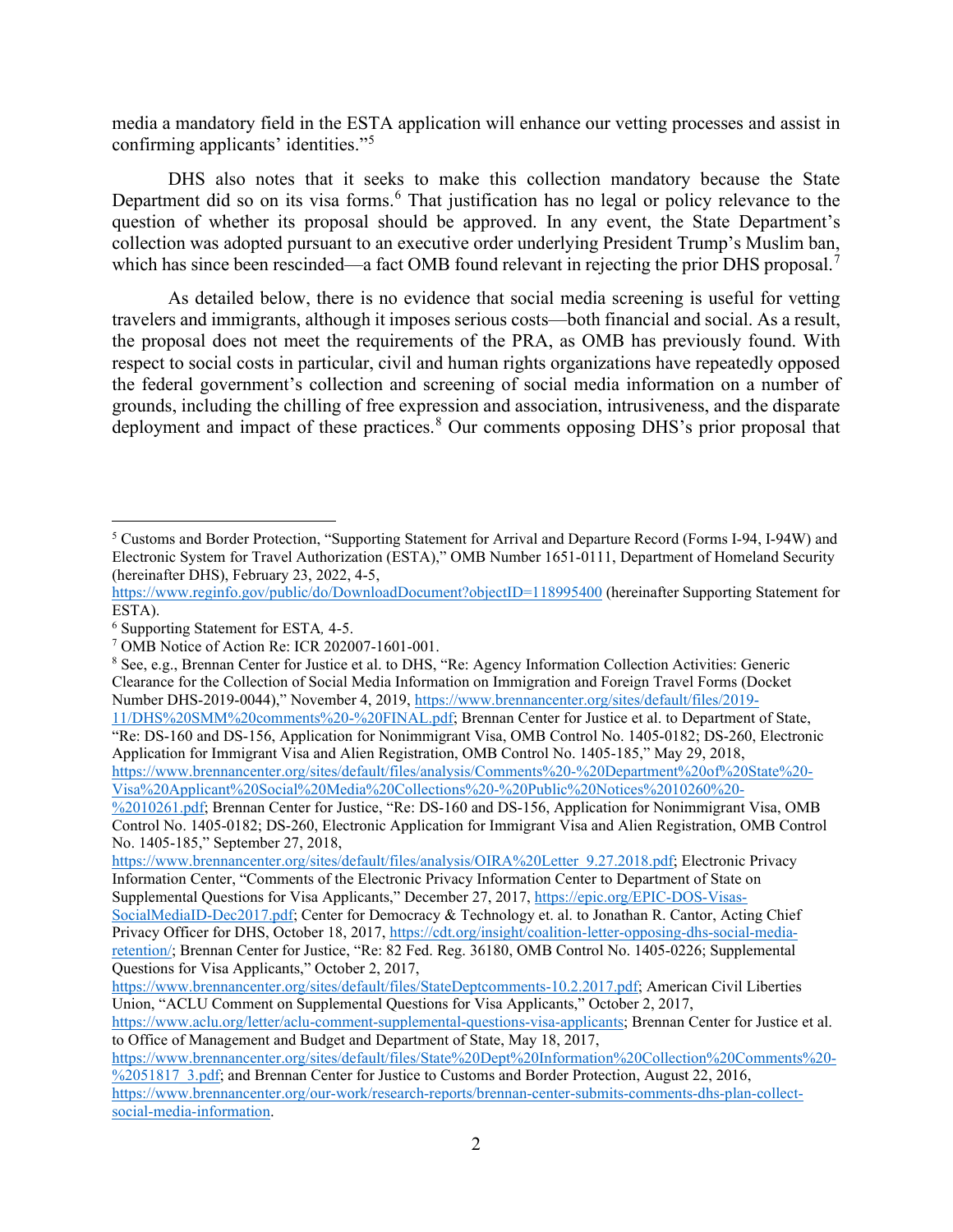sought to require collection of the information at issue here are referenced here and incorporated.<sup>[9](#page-2-0)</sup> Finally, the information collection request contravenes the Biden administration's stated commitments to global protections for free expression and privacy.[10](#page-2-1) The proposal should be rejected for these reasons.

# **I. DHS has never shown that social media screening is useful for vetting travelers and immigrants.**

OMB's initial approval of the "optional" social media field as part of the ESTA application in 2016 was conditional: it required DHS to conduct a privacy compliance review (PCR) of the use of social media to vet ESTA applicants and to brief OMB twice on the review's methodology and analysis.<sup>[11](#page-2-2)</sup> Recognizing the sensitivity of the collection, OMB specified that "any expansion" of the social media element of this collection" would need to go through the PRA's full notice and comment process.<sup>[12](#page-2-3)</sup> And indeed, it was pursuant to that process that OMB eventually exercised its oversight power last year in rejecting the DHS proposal incorporating the same collection at issue here.

Notably, the PCR, which was published in October 2017, found that DHS could not "demonstrate the value of social media information to the VWP [Visa Waiver Program] application process," nor could it demonstrate that the collection of social media handles minimized the burdens on ESTA applicants by "collect[ing] the minimum PII [personally identifiable information] necessary" to vet them.<sup>[13](#page-2-4)</sup> Both of these conclusions turned on the same finding: that DHS relied on a small number of anecdotes to illustrate the efficacy of social media screening in the ESTA program, which did "not constitute a reliable, effective system for the tracking and analysis of qualitative data" that would be needed to support claims of efficacy.<sup>[14](#page-2-5)</sup> One of the review's three recommendations was that DHS set up such a process incorporating comprehensive metrics—for example, how often social media information was proven to be inaccurate or contradicted applicant-provided information—to measure the "viability and success" of social media screening.[15](#page-2-6) It is unclear to what degree DHS has implemented this recommendation.<sup>[16](#page-2-7)</sup> And even if it has been implemented, the department has not provided any

<span id="page-2-0"></span><sup>9</sup> Brennan Center for Justice et al., "Re: Agency Information Collection Activities: Generic Clearance for the Collection of Social Media Information on Immigration and Foreign Travel Forms (Docket Number DHS-2019-  $0044$ )."

<span id="page-2-1"></span><sup>&</sup>lt;sup>10</sup> See, e.g., White House, "Fact Sheet: Announcing the Presidential Initiative for Democratic Renewal," December 9, 2021, [https://www.whitehouse.gov/briefing-room/statements-releases/2021/12/09/fact-sheet-announcing-the](https://www.whitehouse.gov/briefing-room/statements-releases/2021/12/09/fact-sheet-announcing-the-presidential-initiative-for-democratic-renewal/)[presidential-initiative-for-democratic-renewal/.](https://www.whitehouse.gov/briefing-room/statements-releases/2021/12/09/fact-sheet-announcing-the-presidential-initiative-for-democratic-renewal/)

<span id="page-2-2"></span><sup>&</sup>lt;sup>11</sup> Office of Management and Budget, "Notice of Office of Management and Budget Action," December 19, 2016, [https://www.reginfo.gov/public/do/PRAViewICR?ref\\_nbr=201607-1651-003#](https://www.reginfo.gov/public/do/PRAViewICR?ref_nbr=201607-1651-003) (hereinafter OMB Notice of Action Re: ICR 201607-1651-003). DHS's privacy compliance reviews (PCR) are conducted by its Privacy Office and, in general, assess programs' fidelity to privacy rules, including assurances made in Privacy Impact Assessments, System of Records Notices, and information-sharing agreements. 6 U.S.C. § 142 (2007).<br><sup>12</sup> OMB Notice of Action Re: ICR 201607-1651-003.<br><sup>13</sup> Privacy Office, "Privacy Compliance Review of the U.S. Customs and Border Protec

<span id="page-2-4"></span><span id="page-2-3"></span>Travel Authorization," DHS, October 27, 2017, 8, [https://www.dhs.gov/sites/default/files/publications/CBP-](https://www.dhs.gov/sites/default/files/publications/CBP-ESTA%20PCR%20final%20report%2020171027.pdf)[ESTA%20PCR%20final%20report%2020171027.pdf](https://www.dhs.gov/sites/default/files/publications/CBP-ESTA%20PCR%20final%20report%2020171027.pdf) (hereinafter ESTA PCR).

<span id="page-2-6"></span><span id="page-2-5"></span> $\frac{14}{15}$  ESTA PCR, 8.<br><sup>15</sup> ESTA PCR, 3.

<span id="page-2-7"></span><sup>&</sup>lt;sup>16</sup> ESTA PCR, 9 ("As of the date of this report, CBP is in the process of adding additional fields to capture more specific metrics specific to social media use for each reviewed ESTA case." However, in the next paragraph, the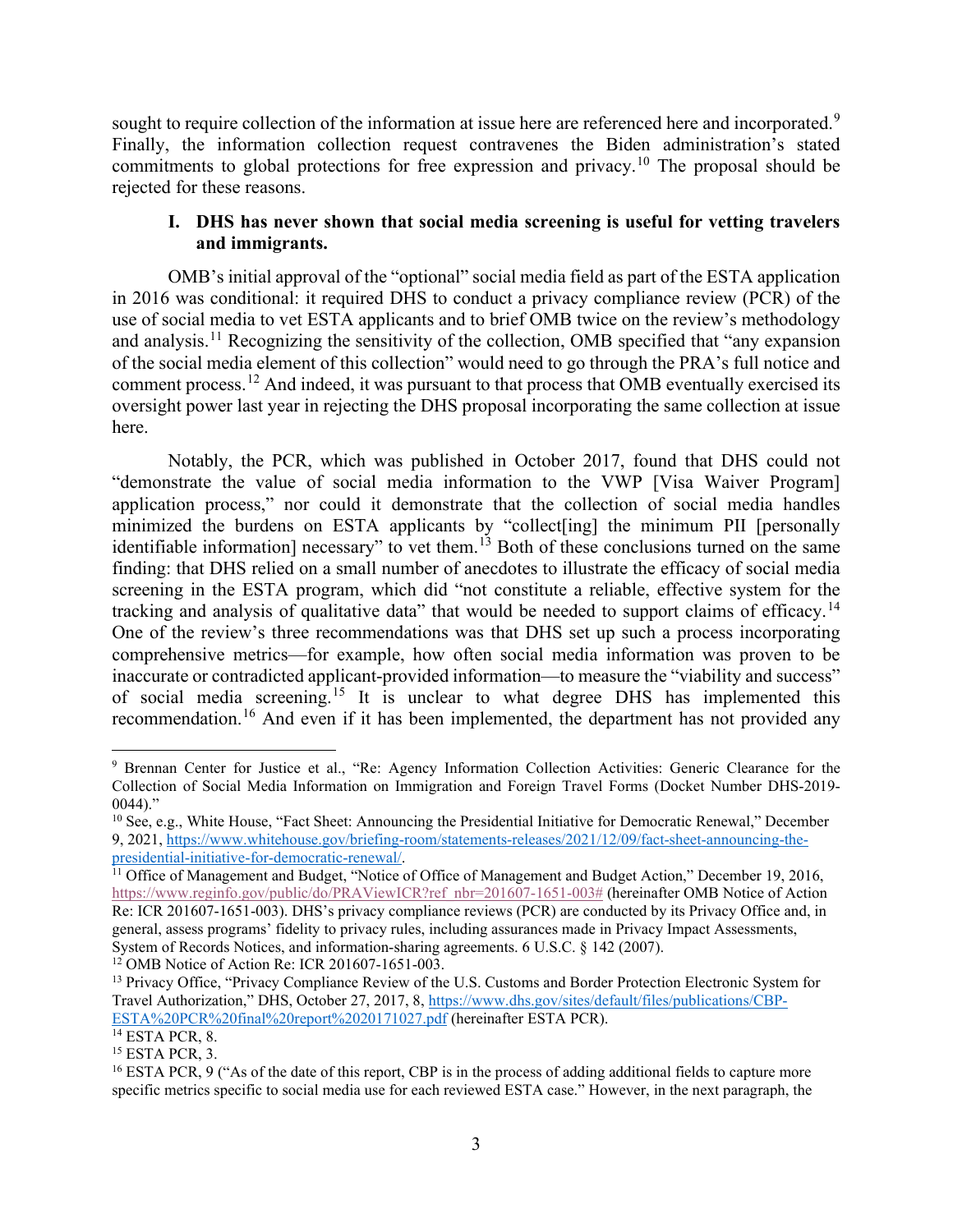such holistic evidence of efficacy to the public, including in support of any proposal to collect social media for travel and immigration screening purposes.

In fact, DHS's own public findings regarding its pilot programs run by U.S. Citizenship and Immigration Services (USCIS)—which experimented with using social media screening to support immigration vetting—found them practically useless to "enhance…vetting processes," as the department alleges the current proposal will do.<sup>[17](#page-3-0)</sup> In a brief from late 2016 prepared for the incoming Trump administration, DHS noted that "no immigration benefits have been denied solely or primarily because of information uncovered through social media vetting," and it stated all denials were based on non-social media information uncovered through sources such as routine security and background checks.<sup>[18](#page-3-1)</sup> Only in a "small number of cases" did social media have even a "limited impact" by "developing additional lines of inquiry."<sup>[19](#page-3-2)</sup> And in three out of its four programs used to vet refugees, "the information in [social media] accounts did not yield clear, articulable links to national security concerns, even for those applicants who were found to pose a potential national security threat based on other security screening results."[20](#page-3-3) DHS also found more generally that it was difficult to discern the "authenticity, veracity, [and] social context" of social media content, as well as "whether the content evidences indicators of fraud, public safety, or national security concern.<sup>"[21](#page-3-4)</sup> It is unsurprising, then, that DHS officials concluded that "mass" social media screening" was a poor use of resources: "[t]he process of social media screening and vetting necessitates a labor intensive manual review," taking people away from "the more targeted enhanced vetting they are well trained and equipped to do."<sup>[22](#page-3-5)</sup>

Further, a 2017 report by the Office of Inspector General examining a number of social media monitoring programs piloted by DHS—including those run by USCIS and Immigration and Customs Enforcement (ICE)—found that "these pilots, on which DHS plans to base future department-wide use of social media screening, lack criteria for measuring performance to ensure they meet their objectives."<sup>[23](#page-3-6)</sup> Since the Department did not methodically evaluate these programs

PCR notes, "CBP stated that due to process constraints and technical limitations, it does not currently have an effective means of tracking the use of social media identifiers as a factor during the adjudication of ESTA applications.").

<span id="page-3-0"></span><sup>&</sup>lt;sup>17</sup> Supporting Statement for ESTA, 5.

<span id="page-3-1"></span><sup>18</sup> U.S. Citizenship and Immigration Services, "Social Media," in *U.S. Citizenship and Immigration Services Briefing Book*, 183,

<https://www.dhs.gov/sites/default/files/publications/USCIS%20Presidential%20Transition%20Records.pdf> (hereinafter USCIS Briefing Book).

<span id="page-3-3"></span><span id="page-3-2"></span><sup>&</sup>lt;sup>19</sup> USCIS Briefing Book, 183.<br><sup>20</sup> USCIS Briefing Book, 181.

<span id="page-3-4"></span><sup>21</sup> USCIS Briefing Book, 183.

<span id="page-3-5"></span><sup>&</sup>lt;sup>22</sup> USCIS Briefing Book, 183-184. Other documents from 2016 and 2017 indicated that the DHS pilots within USCIS produced similar results, providing little by way of actionable information. Aliya Sternstein, "Obama Team Did Some 'Extreme Vetting' of Muslims before Trump, New Documents Show," *Daily Beast*, January 2, 2018, [https://www.thedailybeast.com/obama-team-did-some-extreme-vetting-of-muslims-before-trump-new-documents](https://www.thedailybeast.com/obama-team-did-some-extreme-vetting-of-muslims-before-trump-new-documents-show)[show;](https://www.thedailybeast.com/obama-team-did-some-extreme-vetting-of-muslims-before-trump-new-documents-show) and Manar Waheed, "New Documents Underscore Problems of 'Social Media Vetting' of Immigrants," American Civil Liberties Union, January 3, 2018, [https://www.aclu.org/blog/privacy-technology/internet](https://www.aclu.org/blog/privacy-technology/internet-privacy/new-documents-underscore-problems-social-media-vetting)[privacy/new-documents-underscore-problems-social-media-vetting.](https://www.aclu.org/blog/privacy-technology/internet-privacy/new-documents-underscore-problems-social-media-vetting)

<span id="page-3-6"></span><sup>&</sup>lt;sup>23</sup> Office of the Inspector General, *DHS' Pilots for Social Media Screening Need Increased Rigor to Ensure Scalability and Long-Term Success (Redacted)*, DHS, February 27, 2017, 2, [https://www.oig.dhs.gov/sites/default/files/assets/2017/OIG-17-40-Feb17.pdf.](https://www.oig.dhs.gov/sites/default/files/assets/2017/OIG-17-40-Feb17.pdf)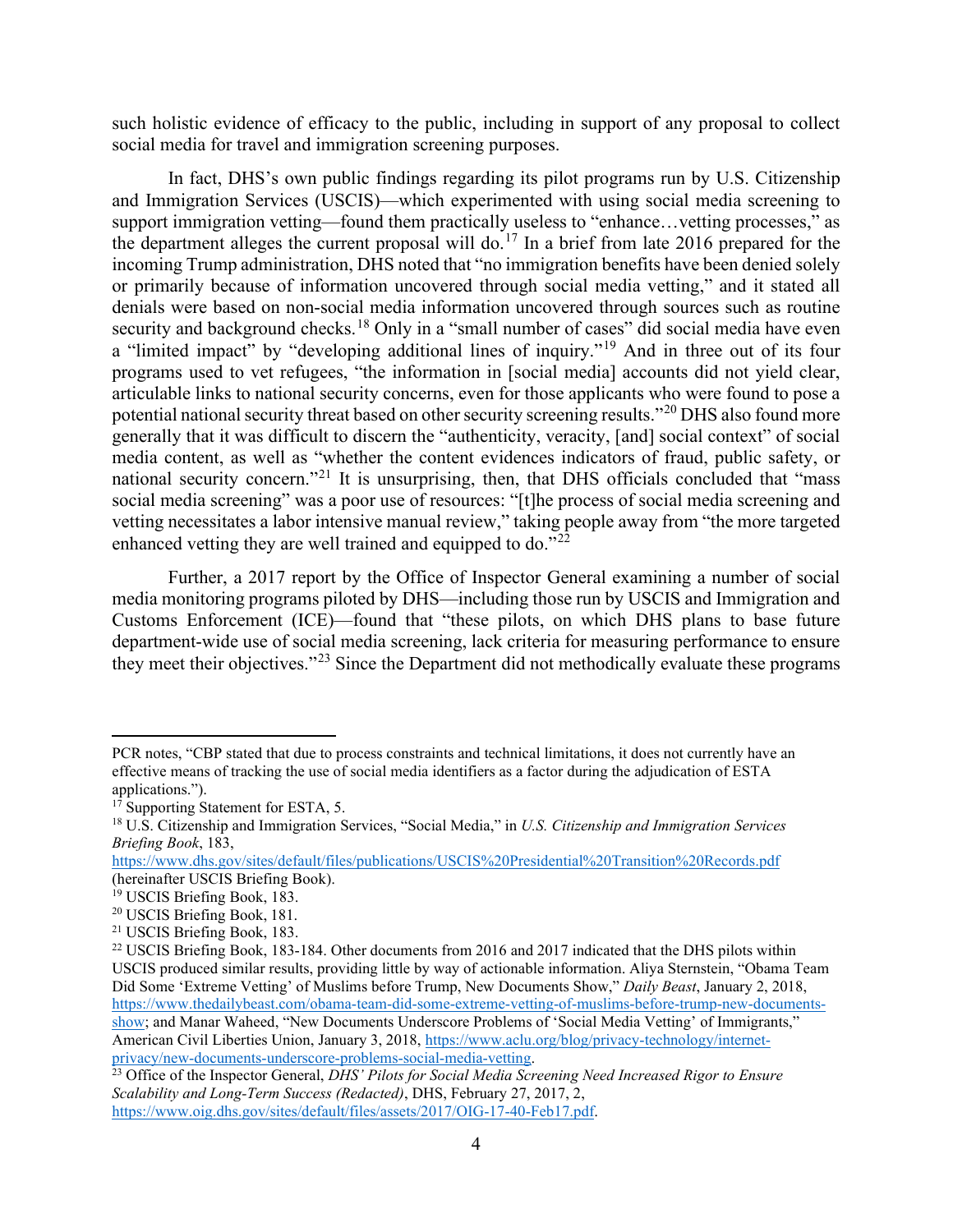to determine whether they performed well or poorly, the Inspector General concluded that they could not serve as a foundation to scale social media monitoring on a DHS-wide basis.

Neither the regulatory nor the broader public record contains any evidence that social media screening for travel and immigration purposes has "practical utility," as the PRA requires and indeed, OMB correctly concluded last year that the record was devoid of such evidence. It follows that DHS has not met the PRA's tailoring criteria either. Most notably, the collection is certainly not "the least burdensome necessary" to achieve DHS's vetting goals, and it is "duplicative of information otherwise accessible to the agency" that is relevant for that purpose.<sup>[24](#page-4-0)</sup> As mentioned above, available public documents show that DHS has almost exclusively relied on standard security checks and information unrelated to social media to effectuate its travel and immigration screening apparatus. And from a security standpoint, the system has an extremely low rate of failure: Cato Institute has calculated that one in 379 million people that obtained permission to enter the country between 2002 and 2016 were deadly terrorists.<sup>[25](#page-4-1)</sup> Given the lack of evidence supporting its necessity, the current proposal should be rejected as a threshold matter. In addition, we discuss below the severe burdens the collection would impose on travelers to the U.S. and on the country itself.

## **II. DHS fails to account for the social and monetary costs of mandatory social media collection.**

In rejecting DHS's prior proposal that also sought the mandatory collection of social media identifiers through ESTA, OMB noted that DHS would need to demonstrate (as the PRA requires) not only its "practical utility" but also that "such utility outweighs the costs – both monetary and social" to gain approval in the future. In connection with the current proposal, DHS does not even mention social costs, and it does not meaningfully account for monetary costs, both of which are likely to be substantial.

Our objections to social media screening on civil rights and liberties grounds (i.e., social costs), which DHS does not address here, are further detailed in our comment opposing the department's 2019 proposal.<sup>[26](#page-4-2)</sup> We also note that DHS's existing practice of broadly sharing information that it collects, including social media handles, exacerbates these concerns, as expounded in our prior comment.<sup>[27](#page-4-3)</sup> Briefly:

• **Free Expression and Association.** Social media monitoring, like other forms of surveillance, impacts what people say, what they hear, and with whom they interact online.<sup>[28](#page-4-4)</sup> The proposed collection, if approved, will pressure applicants to engage in self-

<span id="page-4-1"></span><span id="page-4-0"></span><sup>&</sup>lt;sup>24</sup> 5 C.F.R. § 1320.5(d).<br><sup>25</sup> David J. Bier, *Extreme Vetting of Immigrants: Estimating Terrorism Vetting Failures*, Cato Institute, April 17, 2018, 1, [https://www.cato.org/policy-analysis/extreme-vetting-immigrants-estimating-terrorism-vetting-failures.](https://www.cato.org/policy-analysis/extreme-vetting-immigrants-estimating-terrorism-vetting-failures)

<span id="page-4-2"></span><sup>&</sup>lt;sup>26</sup> Brennan Center for Justice et al., "Re: Agency Information Collection Activities: Generic Clearance for the Collection of Social Media Information on Immigration and Foreign Travel Forms (Docket Number DHS-2019-  $0044$ )."

<span id="page-4-3"></span><sup>&</sup>lt;sup>27</sup> Brennan Center for Justice et al., "Re: Agency Information Collection Activities: Generic Clearance for the Collection of Social Media Information on Immigration and Foreign Travel Forms (Docket Number DHS-2019- 0044)," 10-12.

<span id="page-4-4"></span> $28$  For example, one study found that fear of government surveillance of the internet had a substantial chilling effect among both U.S. Muslims and broader samples of Internet users. Elizabeth Stoycheff et al., "Privacy and the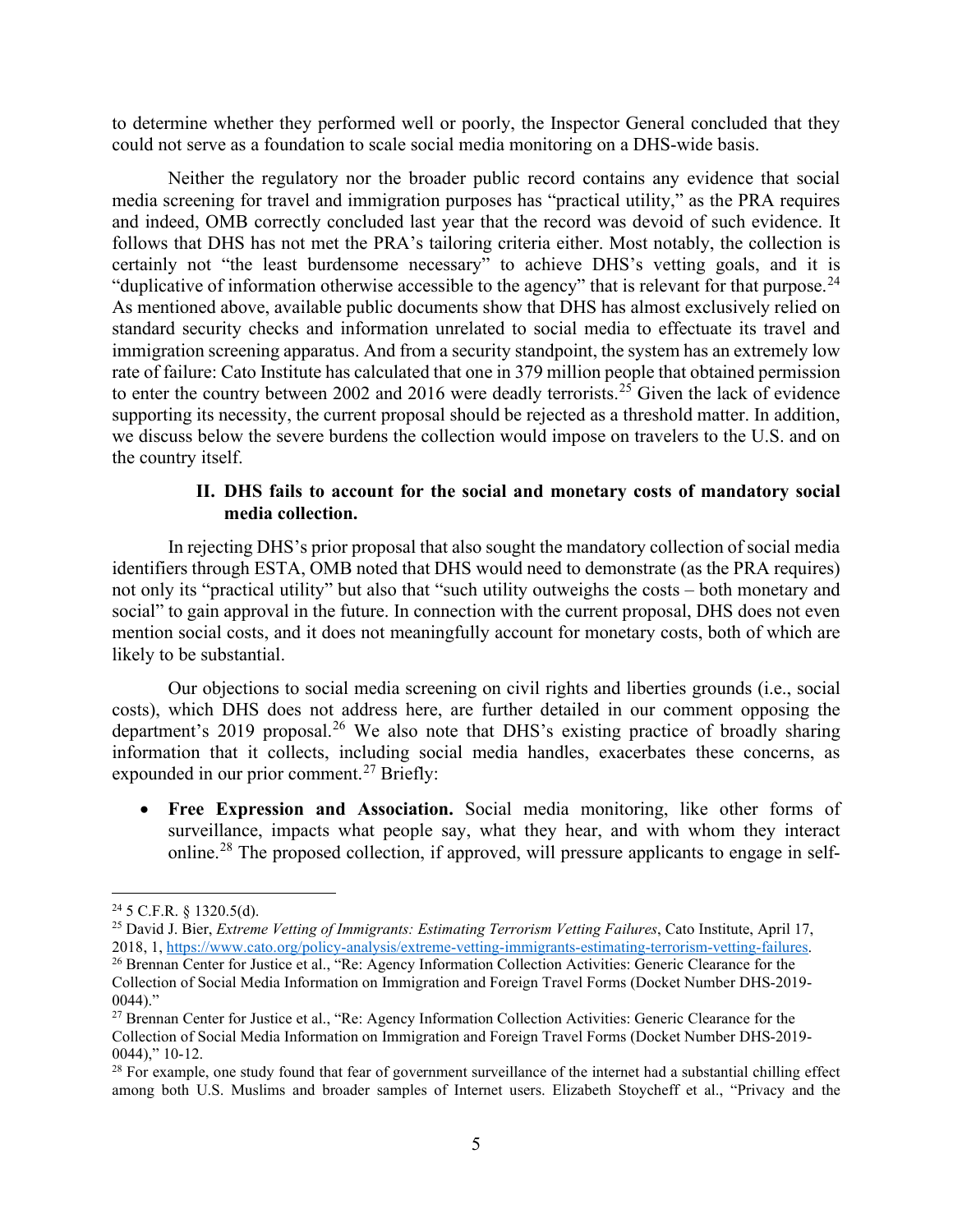censorship by, for example, deleting their accounts, disassociating from online connections, limiting their social media postings, or sanitizing their internet presence for fear of misinterpretation or adverse consequences. These impacts will be felt by the Americans with whom the applicants communicate, all of whom benefit from the free exchange of information. A lawsuit filed by the Brennan Center and the Knight First Amendment Institute against the State Department and DHS documents these impacts in a nearly identical context.<sup>[29](#page-5-0)</sup> It shows how the collection of social media identifiers on visa forms led a number of international filmmakers to stop talking about politics and promoting their work on social media. That is, they self-censored because they were concerned that what they said online could be misinterpreted or reflect controversial viewpoints in ways that would prevent them from getting a U.S. visa or be used to retaliate against them.

- **Privacy.** A person's social media presence their posts, comments, photos, likes, group memberships, and so on — can collectively reveal their ethnicity, political views, religious practices, gender identity, sexual orientation, personality traits, and vices, far beyond what may be required to adjudicate an ESTA application.<sup>[30](#page-5-1)</sup> Further, social media can reveal more about a person than they intend to reveal. Platforms' privacy settings frequently change and can be difficult to navigate, resulting in the inadvertent disclosure of information meant to be private. Given the networked nature of social media, such privacy risks will also impact the Americans with whom ESTA applicants interact. DHS has recognized this privacy risk, categorizing social media handles as "Sensitive PII" whose disclosure could "result in substantial harm, embarrassment, inconvenience, or unfairness to an individual." $31$
- **Disparate Targeting and Impacts.** Muslim, Arab, Middle Eastern, and South Asian communities have often been particular targets of the U.S. government's discriminatory travel and immigration screening practices, including social media screening. The State Department's collection of social media identifiers on visa forms, for instance, came out of President Trump's Muslim ban,  $32$  while earlier social media monitoring and collection

<span id="page-5-2"></span>[public.](https://www.eff.org/deeplinks/2020/06/eff-court-social-media-users-have-privacy-and-free-speech-interests-their-public)<br><sup>31</sup> Privacy Office, "Privacy Threshold Analysis Version number: 01-2014," DHS, January 2014, 4n2, [https://www.brennancenter.org/sites/default/files/2022-02/PTA%20for%20OI%20and%20OPR.pdf;](https://www.brennancenter.org/sites/default/files/2022-02/PTA%20for%20OI%20and%20OPR.pdf) and Privacy

Office, "Privacy Threshold Analysis (PTA) version number: 04-26," DHS, March 14, 2017, 8, <https://www.brennancenter.org/sites/default/files/2022-03/PTA%202017%20SM%20as%20SPII.pdf> (noting that

<span id="page-5-3"></span>social media handles constitute "stand-alone Sensitive Personally Identifiable Information."). <sup>32</sup> Charlie Savage, "Trump Administration Sued over Social Media Screening for Visa Applicants," *New York Times*, December 5, 2019[, https://www.nytimes.com/2019/12/05/us/politics/visa-applications-social-media.html.](https://www.nytimes.com/2019/12/05/us/politics/visa-applications-social-media.html)

Panopticon: Online Mass Surveillance's Deterrence and Chilling Effects," *New Media & Society* 21 (2018); and Dawinder S. Sidhu, "The Chilling Effect of Government Surveillance Programs on the Use of the Internet by Muslim-Americans," *University of Maryland Law Journal of Race, Religion, Gender & Class 7 (2007)*. Even people who said they had nothing to hide were highly likely to self-censor online when they knew the government was watching. Elizabeth Stoycheff, "Under Surveillance: Examining Facebook's Spiral of Silence Effects in the Wake of NSA Internet Monitoring," *Journalism & Mass Communication Quarterly* 93 (2016): 307-8.<br><sup>29</sup> Complaint, Doc Society v. Pompeo, No. 1:19-cv-03632-TJK (D.D.C. December 5, 2019).

<span id="page-5-0"></span>

<span id="page-5-1"></span><sup>&</sup>lt;sup>30</sup> Sophia Cope & Saira Hussain, "EFF to Court: Social Media Users Have Privacy and Free Speech Interests in Their Public Information," Electronic Frontier Foundation, June 30, 2020,

[https://www.eff.org/deeplinks/2020/06/eff-court-social-media-users-have-privacy-and-free-speech-interests-their-](https://www.eff.org/deeplinks/2020/06/eff-court-social-media-users-have-privacy-and-free-speech-interests-their-public)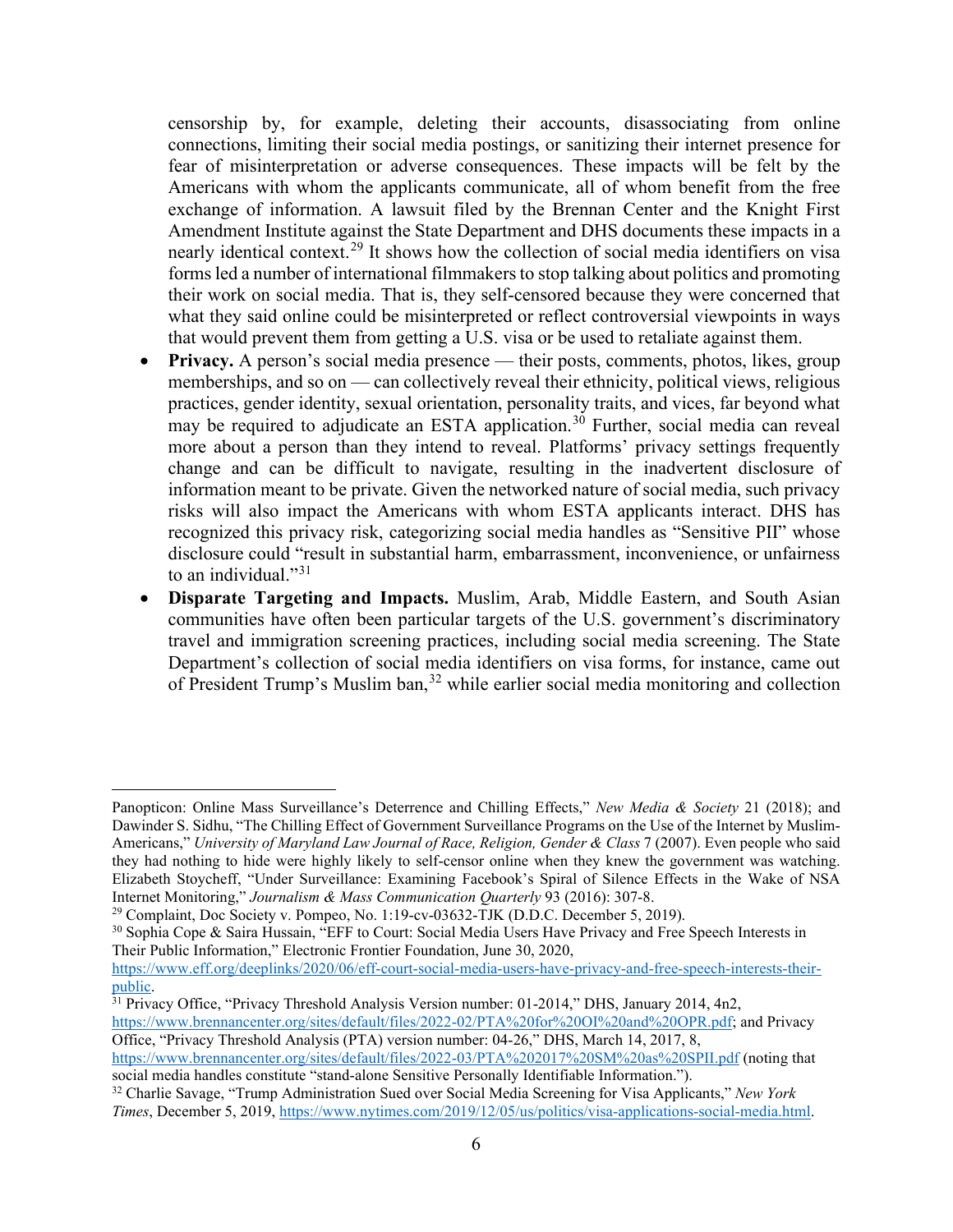programs focused disproportionately on people from predominantly Muslim countries as well as Arabic speakers.  $33$ 

Regarding monetary costs, the Supporting Statement contains boilerplate calculations based on the value of time spent filling out the online form, which do not fully capture the financial costs of the proposal, including its deterrent effects on travel to the United States. The Brennan Center and Knight First Amendment Institute's lawsuit against the State Department and DHS, for example, documents how people have forgone applying for U.S. visas due to the same social media disclosure requirement on those forms.<sup>[34](#page-6-1)</sup> DHS has previously touted the economic benefits generated by the Visa Waiver Program as one of its primary benefits,<sup>[35](#page-6-2)</sup> with the U.S. travel and tourism industry group estimating that it generated roughly \$190 billion in economic activity and supported nearly a million U.S. jobs in 2017.<sup>[36](#page-6-3)</sup> Imposing this requirement will likely diminish those substantial benefits. $37$ 

In sum, the law requires—and OMB previously instructed—DHS to account for the costs of mandatory social media collection in future information collection requests. It fails to do so here.

# **III.The DHS proposal contravenes the Biden administration's stated commitments to global free expression and privacy.**

Finally, President Biden's goal of re-asserting U.S. leadership regarding democratic values and principles on the international stage will be undermined by this proposed collection.<sup>[38](#page-6-5)</sup>

First, the proposal may increase the risk that other countries will implement similar social media identifier collection programs and bolster the perception that U.S. policy endorses such surveillance.<sup>[39](#page-6-6)</sup> Reciprocal measures would, of course, harm American travelers' free expression and privacy just as this policy harms ESTA applicants. More broadly, the U.S. government should be leading the way on free speech by setting an example. Instead, policies and proposals like this

<span id="page-6-0"></span><sup>33</sup> Faiza Patel et al., *Social Media Monitoring*, Brennan Center for Justice, updated March 11, 2020, 30–31, [https://www.brennancenter.org/our-work/research-reports/social-media-monitoring.](https://www.brennancenter.org/our-work/research-reports/social-media-monitoring)

<span id="page-6-1"></span><sup>34</sup> Complaint, *Doc Society v. Pompeo*, No. 1:19-cv-03632-TJK.

<span id="page-6-2"></span><sup>35</sup> "U.S. Visa Waiver Program," DHS, accessed March 5, 2022, [https://www.dhs.gov/visa-waiver-program;](https://www.dhs.gov/visa-waiver-program) and *Terrorism and the Visa Waiver Program: Hearing Before the H. Subcomm. on National Security and the Subcomm. on Health Care, Benefits, and Administrative Rules, Comm. on Oversight and Government Reform*, 114th Cong. 4 (2015).

<span id="page-6-3"></span><sup>36</sup> Congressional Research Service, *Adding Countries to the Visa Waiver Program: Effects on National Security and Tourism*, April 1, 2020, Summary, [https://sgp.fas.org/crs/homesec/R46300.pdf.](https://sgp.fas.org/crs/homesec/R46300.pdf)

<span id="page-6-4"></span><sup>&</sup>lt;sup>37</sup> For example, a number of major U.S. business organizations, including the Chamber of Commerce and U.S. Travel Association, made this argument in a comment opposing the State Department's collection of social media identifiers on visa forms. American Hotel & Lodging Association et al. to the Department of State, "Business Community Comments on DOS-2018-0002, Application for Nonimmigrant Visa," May 29, 2018, [https://www.regulations.gov/comment/DOS-2018-0002-0456.](https://www.regulations.gov/comment/DOS-2018-0002-0456)

<span id="page-6-5"></span><sup>&</sup>lt;sup>38</sup> White House, "Remarks by President Biden at the Summit for Democracy Opening Session," December 9, 2021, [https://www.whitehouse.gov/briefing-room/speeches-remarks/2021/12/09/remarks-by-president-biden-at-the](https://www.whitehouse.gov/briefing-room/speeches-remarks/2021/12/09/remarks-by-president-biden-at-the-summit-for-democracy-opening-session/)[summit-for-democracy-opening-session/.](https://www.whitehouse.gov/briefing-room/speeches-remarks/2021/12/09/remarks-by-president-biden-at-the-summit-for-democracy-opening-session/)

<span id="page-6-6"></span><sup>39</sup> See, e.g., Taylor Moore, "DHS Misses the Mark in Attempts to Quell Public Concerns on the Gathering of Social Media Handles," Center for Democracy and Technology, September 30, 2016[, https://cdt.org/insights/dhs-misses](https://cdt.org/insights/dhs-misses-the-mark-in-attempts-to-quell-public-concerns-on-the-gathering-of-social-media-handles/)[the-mark-in-attempts-to-quell-public-concerns-on-the-gathering-of-social-media-handles/.](https://cdt.org/insights/dhs-misses-the-mark-in-attempts-to-quell-public-concerns-on-the-gathering-of-social-media-handles/)